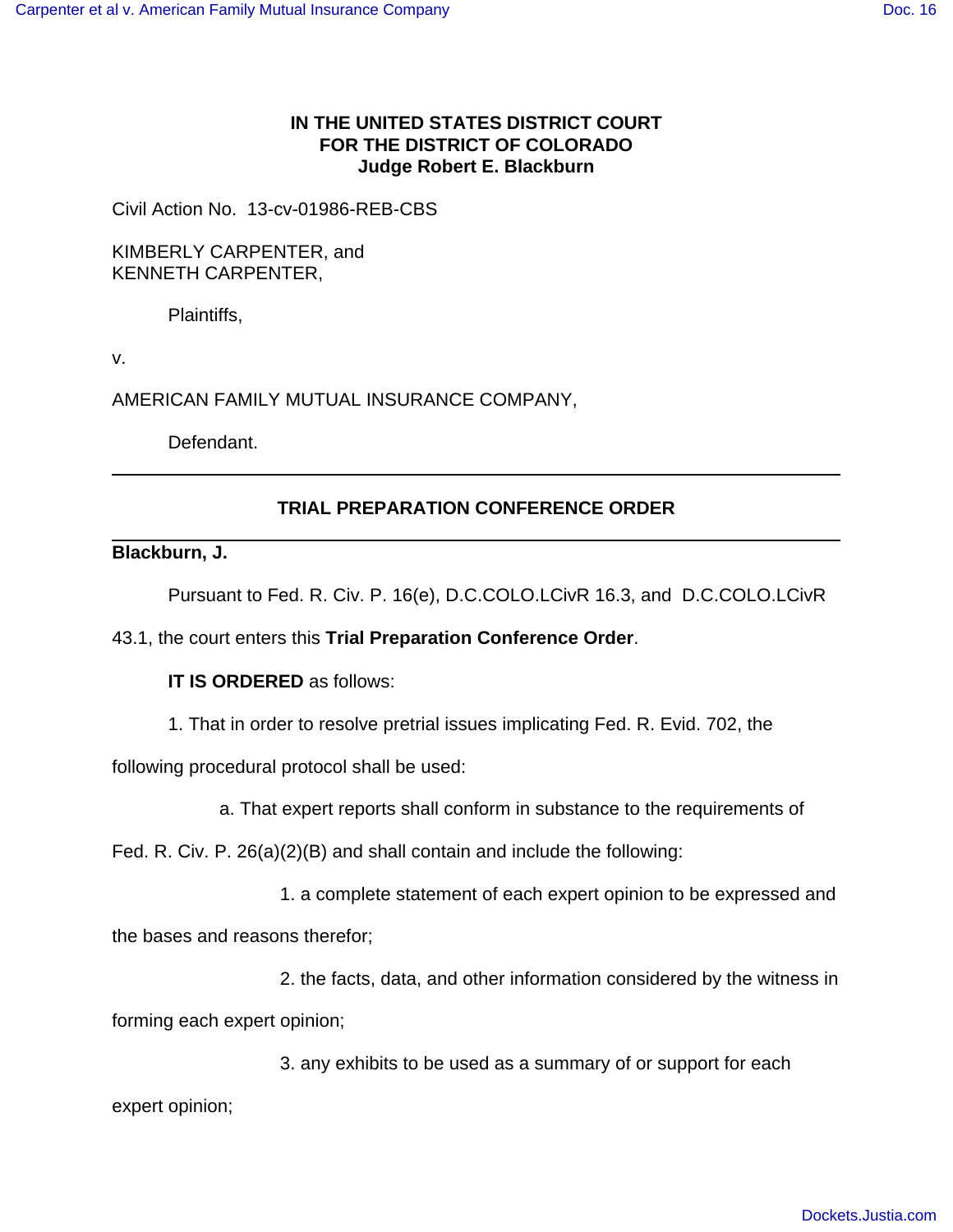4. the qualifications of the witness, including a list of all publications authored by the witness within the preceding ten years, stated in a curriculum vitae  $("C.V.");$ 

5. the compensation to be paid the expert for the study and testimony; and

6. a listing of any other cases in which the witness has testified as an expert at trial or by deposition within the preceding four years;

b. That all motions raising issues under Fed. R. Evid. 702 as codified and construed shall be filed by **July 1, 2014**, and marshaled thereafter as prescribed by

# **D.C.COLO.LCivR 7.1C.**;

c. That for each putative expert witness with respect to whom the movant objects for any reason, the movant shall provide the following:

1. whether the movant contends that the testimony of the expert is unnecessary or irrelevant; and if so, why;

2. whether the movant objects to the qualifications of the witness; and if so, why (stated in detail); and

3. whether the movant objects to any opinion to be offered by the

expert; and if so:

a. which opinion; and

b. the specific basis and authority for any objection stated and presented in terms of Fed. R. Evid. 401 and/or 702(a), (b), (c), or (d), i.e., whether the objection impugns the relevancy of the opinion, whether the objection impugns the sufficiency of the facts and data used in support of the opinion, whether the objection impugns the principles and methods on which the expert relied in support of the opinion,

2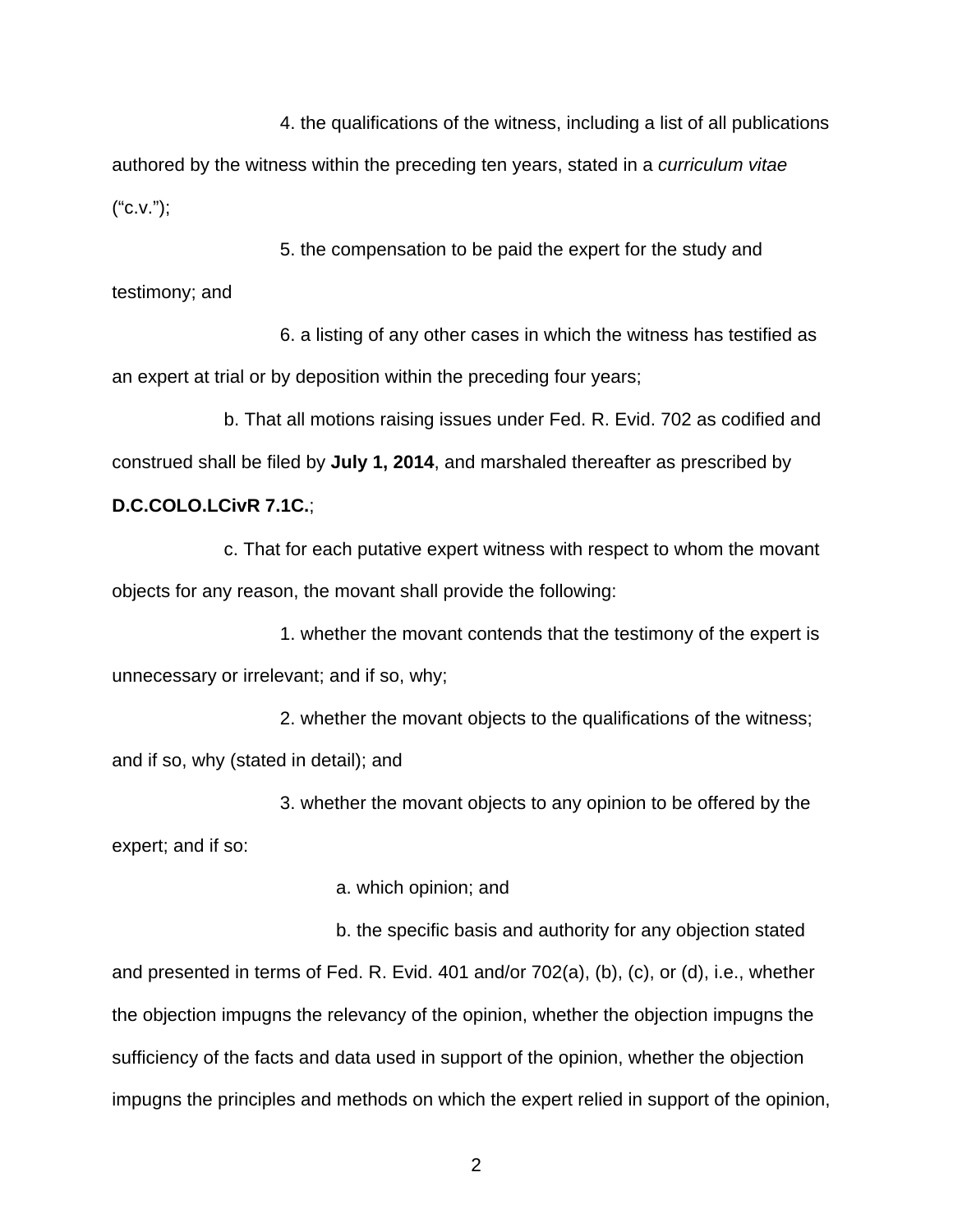or whether the objection impugns how the expert has applied the principles and methods reliably to the facts of the case relevant to the opinion; and

d. That for each putative expert witness whose necessity, qualifications, or opinions are opposed by the movant, the party offering the expert shall provide in response to the motion the following:

1. a c.v. for the expert;

2. a statement of each opinion to be offered by the expert that is opposed by the movant; and

3. the relevance and bases for each allegedly objectionable statement to be offered by the expert, including

a. the facts or data on which the expert relied in support of the opinion made the focus and subject of objection;

b. the principles and methods on which the expert relied in support of the opinion made the focus and subject of objection; and

c. how the expert has applied the principles and methods reliably to the facts of the case relevant to the opinion made the focus and subject of objection;

2. That trial by jury shall commence **November 3, 2014**, at 8:30 a.m., in courtroom A1001, located on the 10<sup>th</sup> Floor North, of the Alfred A. Arraj, United States Courthouse Annex, 901 19<sup>th</sup> Street, Denver, Colorado 80294, at which trial all parties shall appear in person without further notice, order, or subpoena;

3. That the court reserves fourteen (14) days for trial:

- Monday, November 3, 2014, through Thursday, November 6, 2014;
- Monday, November 10, 2014;

3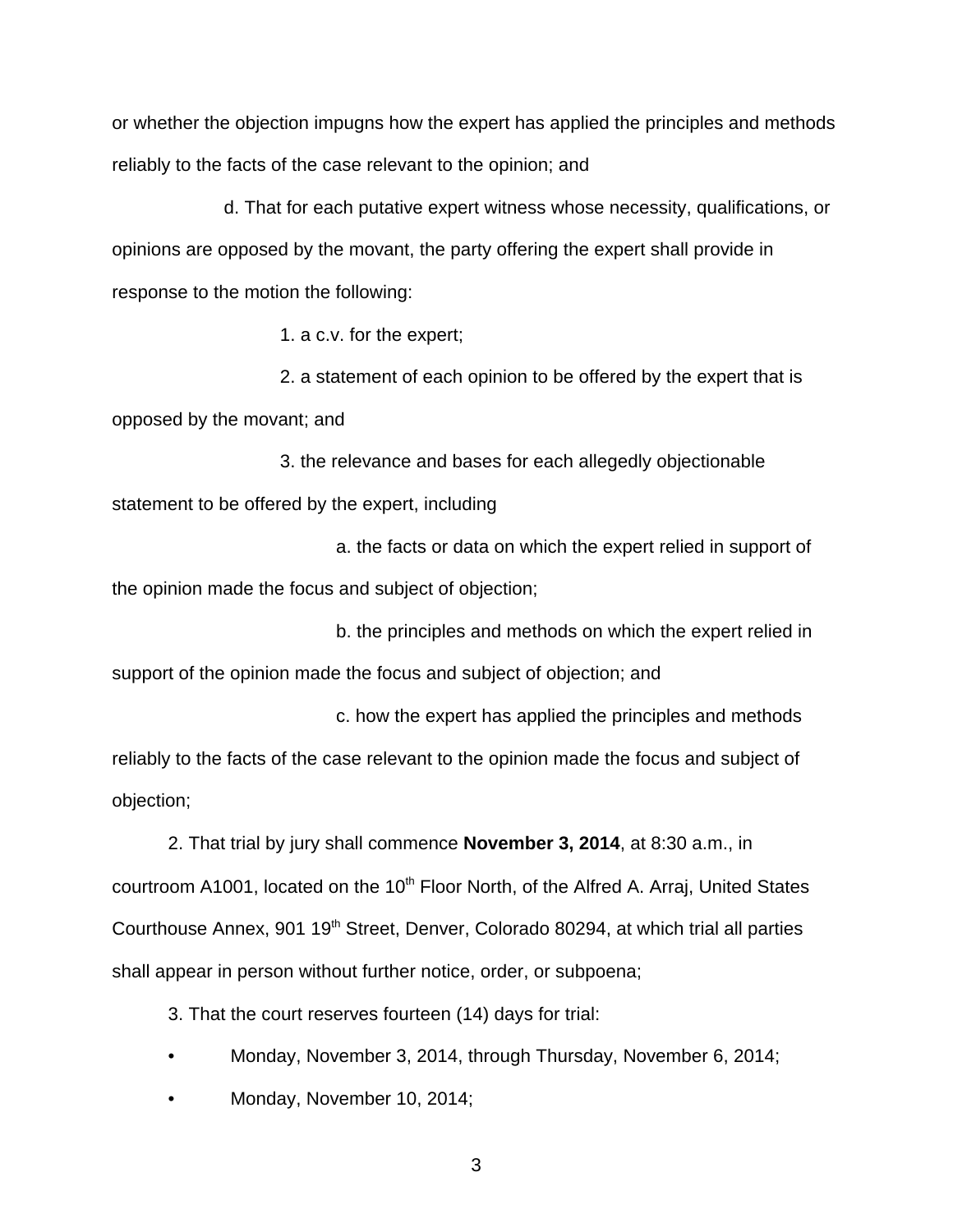- Wednesday, November 12, 2014, through Thursday, November 13, 2014;
- Monday, November 17, 2014, through Thursday, November 20, 2014; and
- Monday, November 24, 2014, through Wednesday, November 26, 2014;

4. That counsel and any pro se party shall appear in courtroom A1001 on the first day of trial at 8:00 a.m., to review and discuss with the courtroom deputy clerk and the court, if necessary, any final details, arrangements, or requirements concerning the trial;

5. That a combined **Trial Preparation Conference** and **Final Pretrial Conference** (conference) shall commence on **October 17, 2014**, at 3:00 p.m., in courtroom A1001;

6. That the proposed Final Pretrial Order, submitted pursuant to District Court ECF Procedures V.5.1, shall be presented for the approval of the court no later than seven (7) days before the final pretrial conference, i.e. by October 10, 2014;

7. That lead counsel and any pro se party shall attend the conference;

8. That for use and consideration during the conference, the parties shall prepare and submit a proposed Final Pretrial Order in the time, manner, and form prescribed by D.C.COLO.LCivR 16.3 and the "Instructions Final Pretrial Order" to **Local Rules of**

#### **Practice - Forms**

http://www.cod.uscourts.gov/CourtOperations/RulesProcedures/Forms.aspx; except that the proposed Final Pretrial Order under section "**7. EXHIBITS**"shall not require the parties to list the exhibits to be offered by each party as otherwise required under subsection "a" (See instead, paragraph 8, infra.), and shall provide under subsection "b" that copies of exhibits must be provided to opposing counsel or any pro se party no later

<sup>&</sup>lt;sup>1</sup> Tuesday, November 11, 2014, is Veteran's Day, a federal holiday. The courthouse will be closed.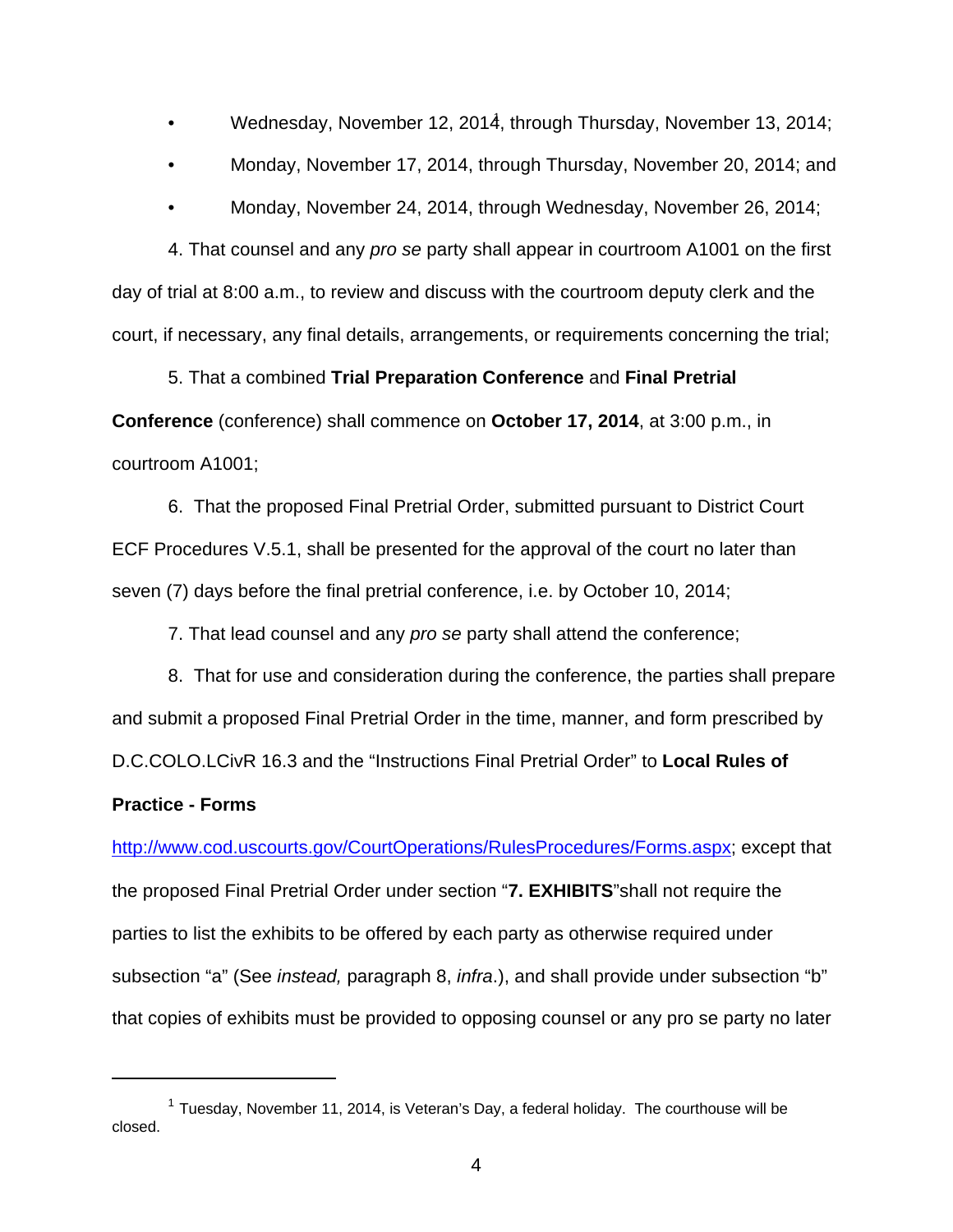than 45 days before trial and that objections to the exhibits must be served by personal delivery, electronic mail, or facsimile no later than 30 days before trial;

9. That at the outset of the conference, the parties shall submit one Parties' Joint Exhibit List on the form required by the court (an original for the court with copies for the courtroom deputy clerk, the court reporter, and all other parties) and in addition to the information required to be submitted under section "**6. WITNESSES**" of the final pretrial order, each party shall submit on the Witness List form required by the court (an original for the court with copies for the courtroom deputy clerk and all other parties) a "will call" witness list enumerating the name and address (city or county and state only) of each witness that will be called and a "may call" witness list enumerating the name and address (city or county and state only) of each witness that may be called; provided, furthermore, that the "will call" witness list constitutes a representation on which the court and every other party may rely that the "will call" witnesses listed will be present and available to testify during trial;

10. That before commencement of jury selection, the parties shall submit to the courtroom deputy clerk the exhibits identified in their joint exhibit list (a set of original exhibits for use by the witnesses and copies for the court and all other parties);

11. That at the conference the parties shall be prepared to review and discuss, inter alia, the following:

a. the proposed Final Pretrial Order;

b. stipulated and proposed jury instructions and verdict forms;

c. voir dire questions;

d. the jury selection process and the use of juror questionnaires;

e. identification of all persons permitted to be seated at each party's table;

5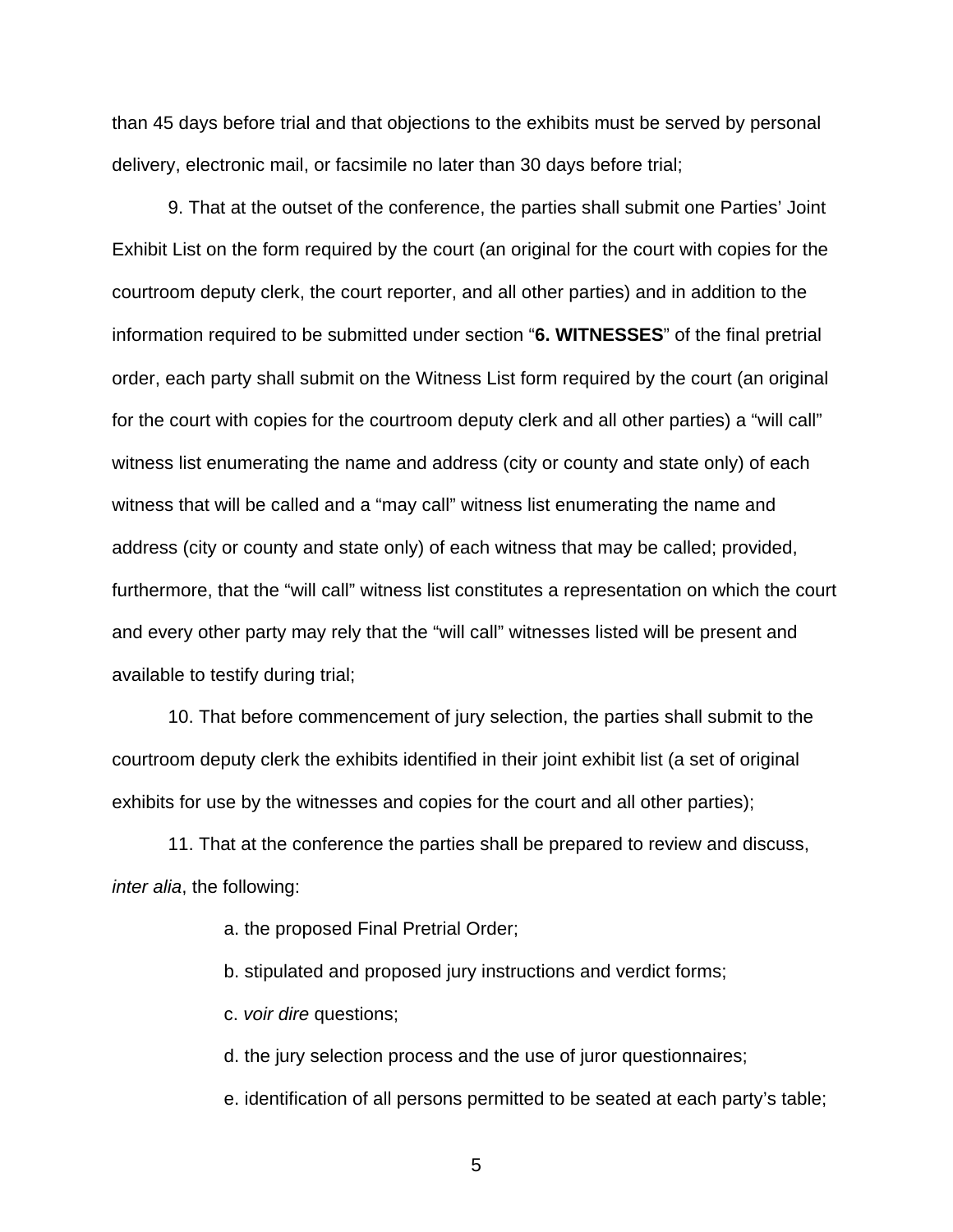f. the pronunciation of problematic party's and witness' names;

g. the names or monikers that may be used when referring to a party or a

#### witness;

h. identification of "will call" and "may call" witnesses;

i. use of deposition testimony:

1. designation of specific testimony by page and line; and

2. identification of the person selected to read deposition answers;

j. use of video depositions:

1. resolution of objections;

2. pretrial redaction, if necessary; and

3. arrangements for necessary equipment to broadcast the

#### deposition;

k. issues concerning witnesses and exhibits;

l. the allocation of trial time between the parties;

m. the admission of stipulated exhibits or exhibits about which there are no

objections;

n. timing of publication, if any, of trial exhibits to the jury;

o. anticipated evidentiary issues;

p. the necessity for cautionary or limiting instructions;

q. requests or requirement for trial briefs;

r. exemptions from the order of sequestration of witnesses;

s. security precautions, requirements, or issues;

t. training on the use of courtroom technology; and

u. transporting and bringing equipment, models, props, or other property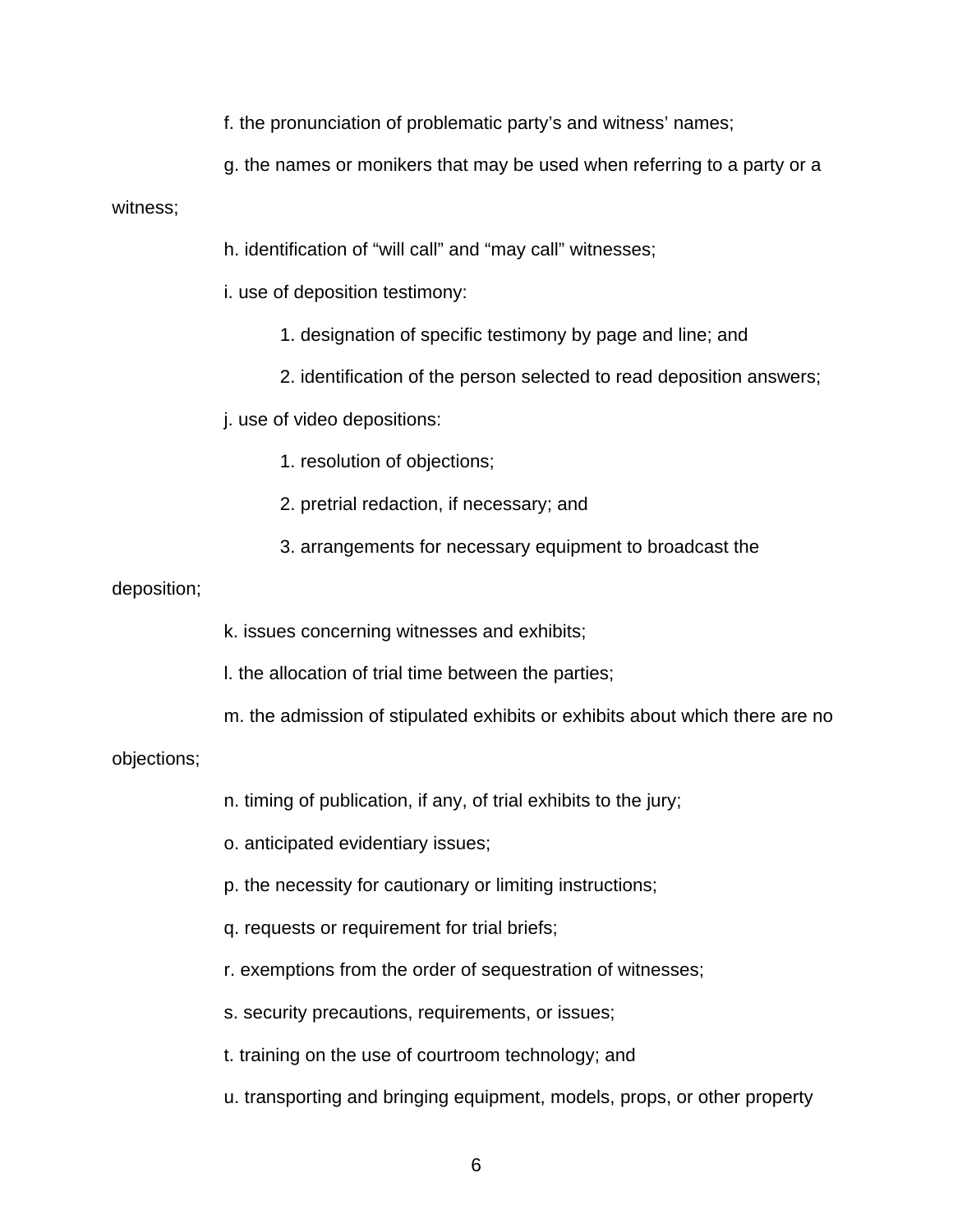into the courthouse and courtroom for use during trial; $2$ 

12. That each side shall be permitted voir dire examination not to exceed 15 minutes following voir dire examination by the court, but shall not reiterate questions previously propounded by the court or another party;

13. That unless ordered otherwise, the jurors shall not be sequestered before deliberations;

14. That trial witnesses subject to sequestration under Fed. R. Evid. 615 shall be sequestered by order entered sua sponte immediately before opening statements;

15. That opening statements shall be limited to **thirty (30)** minutes per party;

16. That the court will not engage in the examination of any witness, except to eschew plain error;

17. That pursuant to REB Civ. Practice Standard III.B.4.b., each party shall have available at trial a set of exhibits for the court, the courtroom deputy clerk, opposing counsel (one set per party), and any pro se party;

18. That objections made in the presence or hearing of the jury, i.e., so-called "speaking" objections, shall be stated as succinctly as practicable and supported by recitation of apposite authority when possible; however, neither counsel nor a pro se party shall speechify an objection in the presence or hearing of the jury [See Fed. R. Evid. 103(d)];

19. That unless interrupted by the court, in marshaling motions or objections

 $2$  The court has audio, video, audio-visual, evidentiary presentation, and other special equipment that may be used by the parties. A listing of available equipment can be found on the District Court's website at **http://www.cod.uscourts.gov/Judges/Judges.aspx** under "Courtroom Technology Manual for Attorneys." Arrangements for training on courtroom technology must be made with the courtroom deputy clerk, **Kathleen Finney, at (303)335-2099**, at least 14 days before trial. Notify the courtroom deputy clerk no later than **fourteen (14) days** before the date and time you need such equipment or need your own equipment to be brought through security for use in the courtroom